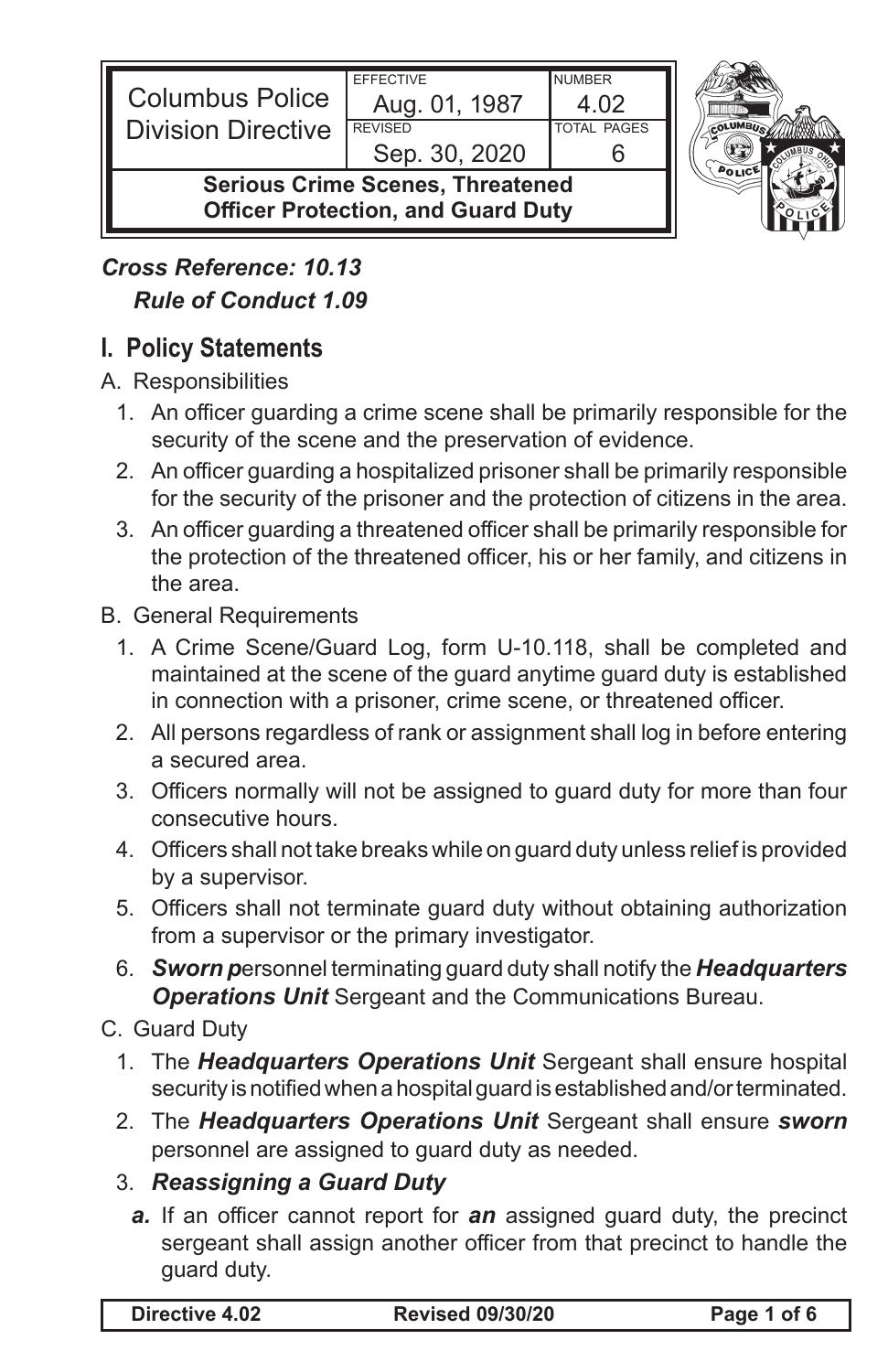- *b. If* all officers on the precinct are busy, the sergeant shall coordinate with other precinct sergeants to arrange for an officer on that zone to cover the guard duty.
- *c. If all officers on the zone are busy, a lieutenant or higher shall contact the Headquarters Operations Unit to arrange for an officer on a different zone to cover the guard duty.*
- *4. AlieutenantorhighershallcontacttheHeadquartersOperations Unit to establish a Citywide guard duty.*
- D. Hospitalized Prisoners
	- 1. The Division is responsible for the medical expenses of all hospitalized prisoners who are in its custody and for whom there is no other source of payment. In order to curtail unnecessary expenses, the following policies have been established.
		- a. Amisdemeanant requiring hospitalization should be issued a summons, if permitted by law and Division policy.
		- b. When circumstances warrant, a direct indictment should be sought for a suspected felon requiring hospitalization.
		- c. The decision to *establish a* guard *duty for* an individual requiring hospitalization shall be made by a *sworn* Division supervisor.
	- 2. *Sworn* personnel shall not allow anyone to visit a hospitalized prisoner unless the prisoner is near death or the prisoner has clearly requested to speak to an attorney. This should be determined by investigative unit personnel. In the event an attorney has been authorized, *the* officer shall require identification from the prisoner's attorney that shows the individual is a practicing attorney.
	- 3. Immediate family may be permitted to visit the prisoner once *sworn* personnel verify with the medical staff that the prisoner is in a near death condition. Immediate family is defined as the prisoner's spouse, parents, grandparents, children, or siblings whether natural, adoptive, or related by marriage/remarriage. Persons other than immediate family may be admitted with a supervisor's approval.
- E. Protection for Threatened Officers
	- 1. An incident report shall be completed whenever a credible threat against a police officer or an officer's family is received.
	- 2. Threatened officers should notify their chain of command and forward a copy of the incident report and a letter of information directly to the Assault/Homicide Section Lieutenant.
	- 3. Credible threats of violence against police officers or their families shall not go unheeded. If necessary, the officer and/or the officer's family shall receive police protection in order to ensure their well being, as determined by a commander, deputy chief, or the Chief.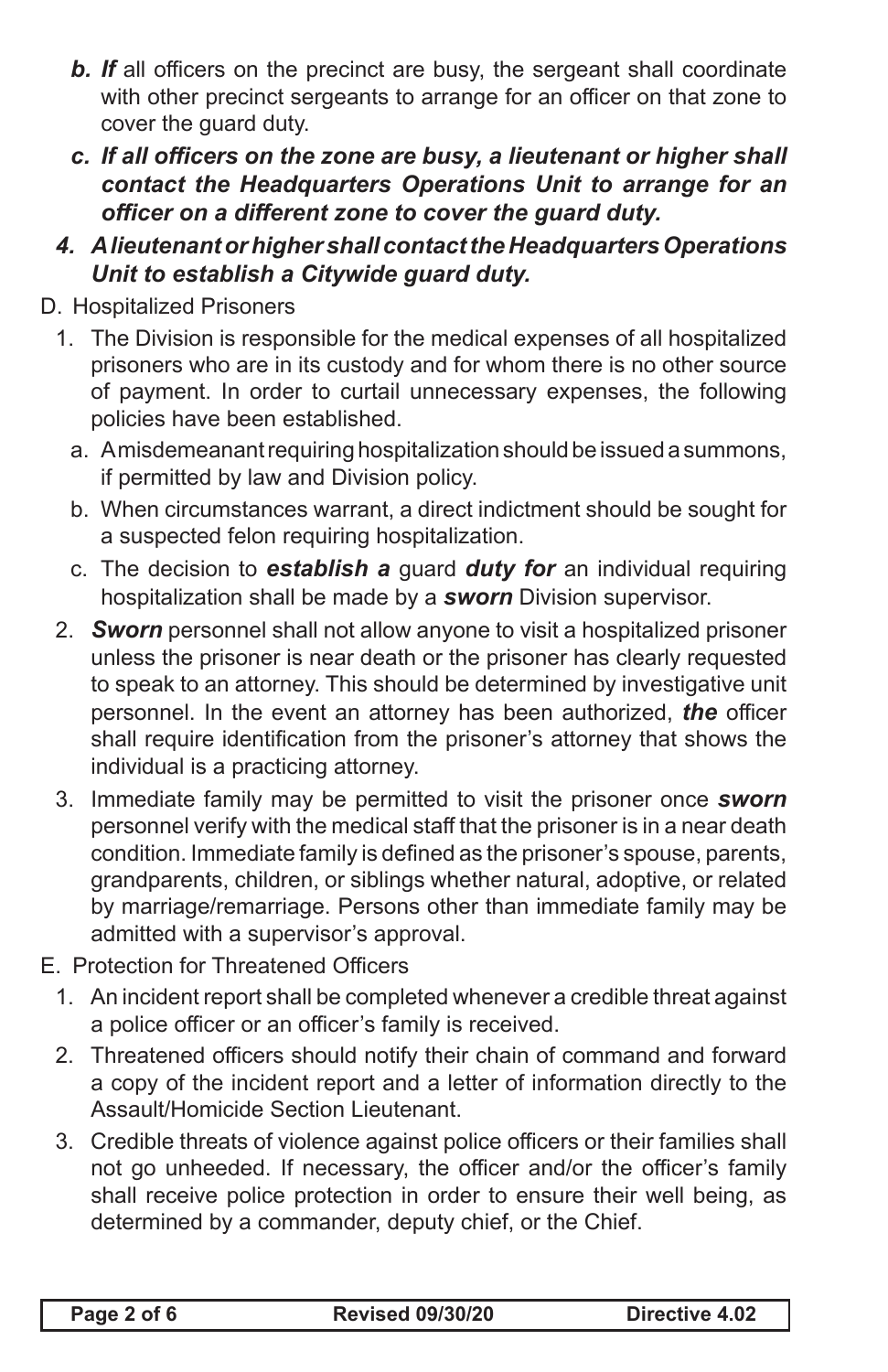4. This policy applies only if the threat is a result of a police-related action or otherwise due to the officer's position as a member of the Division. All other threats shall be handled the same as for any citizen.

### **II. Procedures**

- A. Serious Crime Scenes
	- 1. First Officer(s) at the scene
		- a. Obtain medical attention for injured persons.
		- b. Apprehend any suspects if possible.
			- (1) Allow suspects to talk.
				- (a) Make note(s) of their statements.
				- (b) Do not question potential felony suspects about the crime.
				- (c) Do not advise potential felony suspects of their constitutional rights unless directed by the primary investigator.
		- c. Take precautions to preserve physical evidence that may be on the suspects' persons by minimizing their movements and activities. For example, do not allow suspects to wash their hands or brush off their clothing unless authorized by the primary investigator.
		- d. Establish the identity of potential witnesses and retain them for investigative personnel.
			- (1) Isolate witnesses from one another.
			- (2) Note any statements made by witnesses concerning the incident.
		- e. Seal the scene at the perimeter and protect it from destruction, mutilation, concealment, and/or contamination.
		- (1) Enter the crime scene without a warrant only to search for victims and/or suspects. During this limited search, evidence that is in plain view may be seized. However, it is recommended that no evidence be seized unless it is likely to be tampered with or destroyed or unless it presents an immediate risk of physical harm. A search with a warrant is the preferred course of action.
		- (2) Avoid contaminating evidence by touching or moving any items, including firearms. Do not collect any evidence before it is photographed or processed, except to prevent its loss or destruction or to avoid an imminent risk of physical harm.
		- f. Establish a single point of entry into the scene.
			- (1) Direct anyone requesting to enter the scene to the established entry point.
			- (2) Do not allow unauthorized personnel to enter the scene, regardless of their rank or position.
			- (3) Do not reenter the scene unless directed by the primary investigator.
		- g. Request that Communications Bureau personnel notify a Patrol supervisor.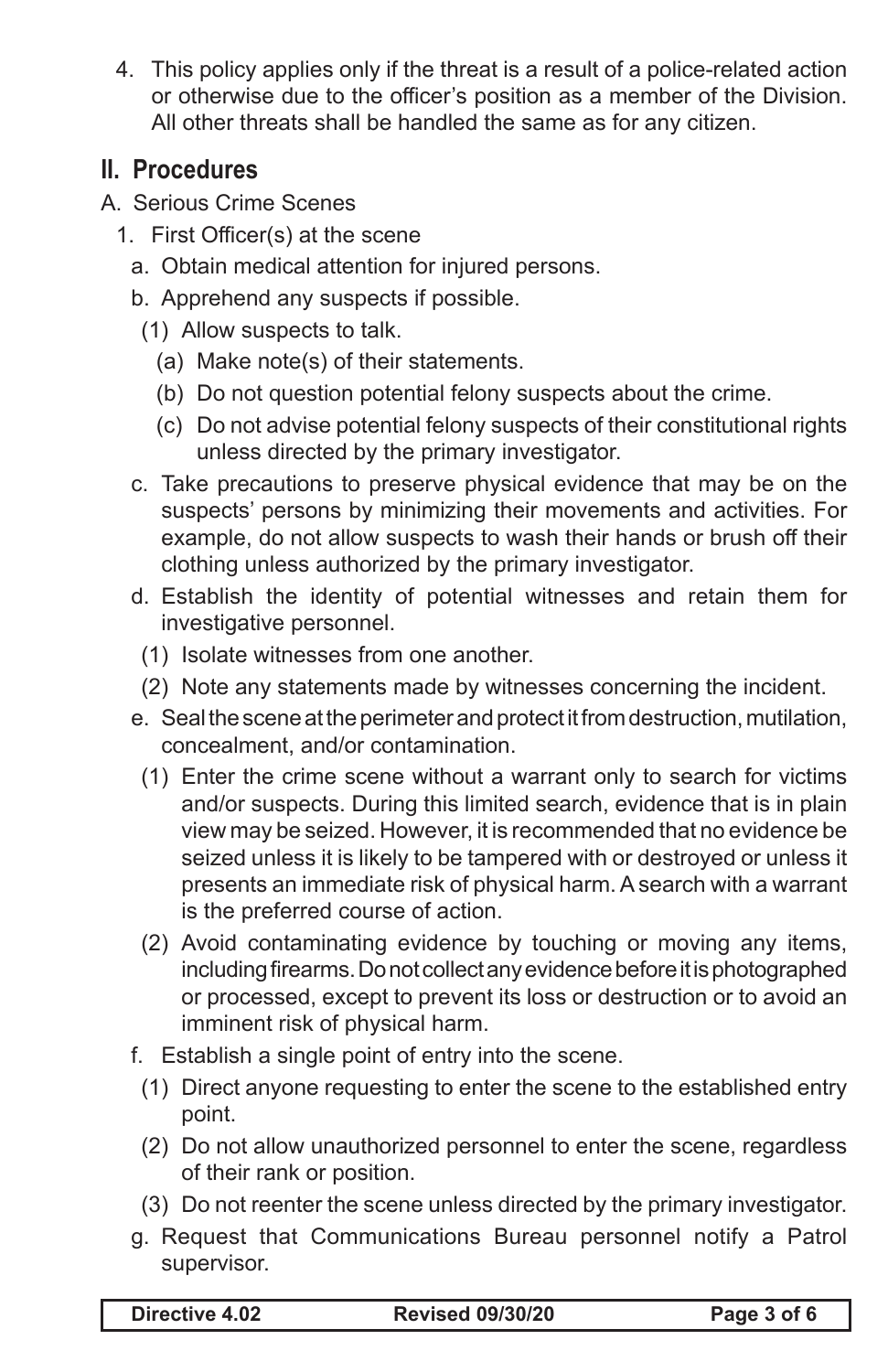- 2. Patrol Supervisor
	- a. Assign an officer to provide scene security.
	- b. Notify investigative personnel when necessary.
	- c. Transfer control of the scene to investigative personnel upon their arrival.
	- d. Cause an incident report to be taken unless it will be taken by investigative personnel.
	- e. If the scene requires extended guard duty, notify the *Headquarters Operations Unit* Sergeant.
- 3. Scene Security Officer
	- a. Abide by the applicable quidelines for first responding officer(s).
	- b. Maintain the Crime Scene/Guard Log.
	- (1) Sign the Crime Scene/Guard Log at the beginning of the guard assignment.
	- (2) Complete the "Crime Scene Checklist" on the reverse side of the Crime Scene/Guard Log as information becomes available.
	- (3) Report and log any unusual occurrences and notify the primary investigator.
	- (4) Sign the Crime Scene/Guard Log at the end of your guard assignment and leave it with your relief or with the primary investigator if the scene is released.
	- c. Remain at the established point of entry until relieved.
- 4. Investigative Personnel
	- a. Take control of the crime scene.
	- b. Notify specialized personnel as needed.
	- c. Take an incident report when required.
	- d. Conduct the follow-up investigation.
- B. Hospitalized Prisoner
	- 1. Guarding Officer(s)
		- a. Shackle hospitalized prisoners by the wrist or ankle to the bed, except when prohibited for medical reasons.
		- b. Remain with the prisoner at all times, except:
		- (1) When exigent circumstances exist.
		- (2) When the prisoner's attorney visits; take a position in which to observe the prisoner without overhearing the conversation.
		- c. Cause the telephone/cell phone to be inoperable or removed.
		- d. Sign the acknowledgment form provided by the hospital, indicating that you have received an emergency instructions packet, if applicable.
		- e. Return the completed form to a hospital employee, and retain the emergency instruction packet and provide it to the relieving officer, if applicable.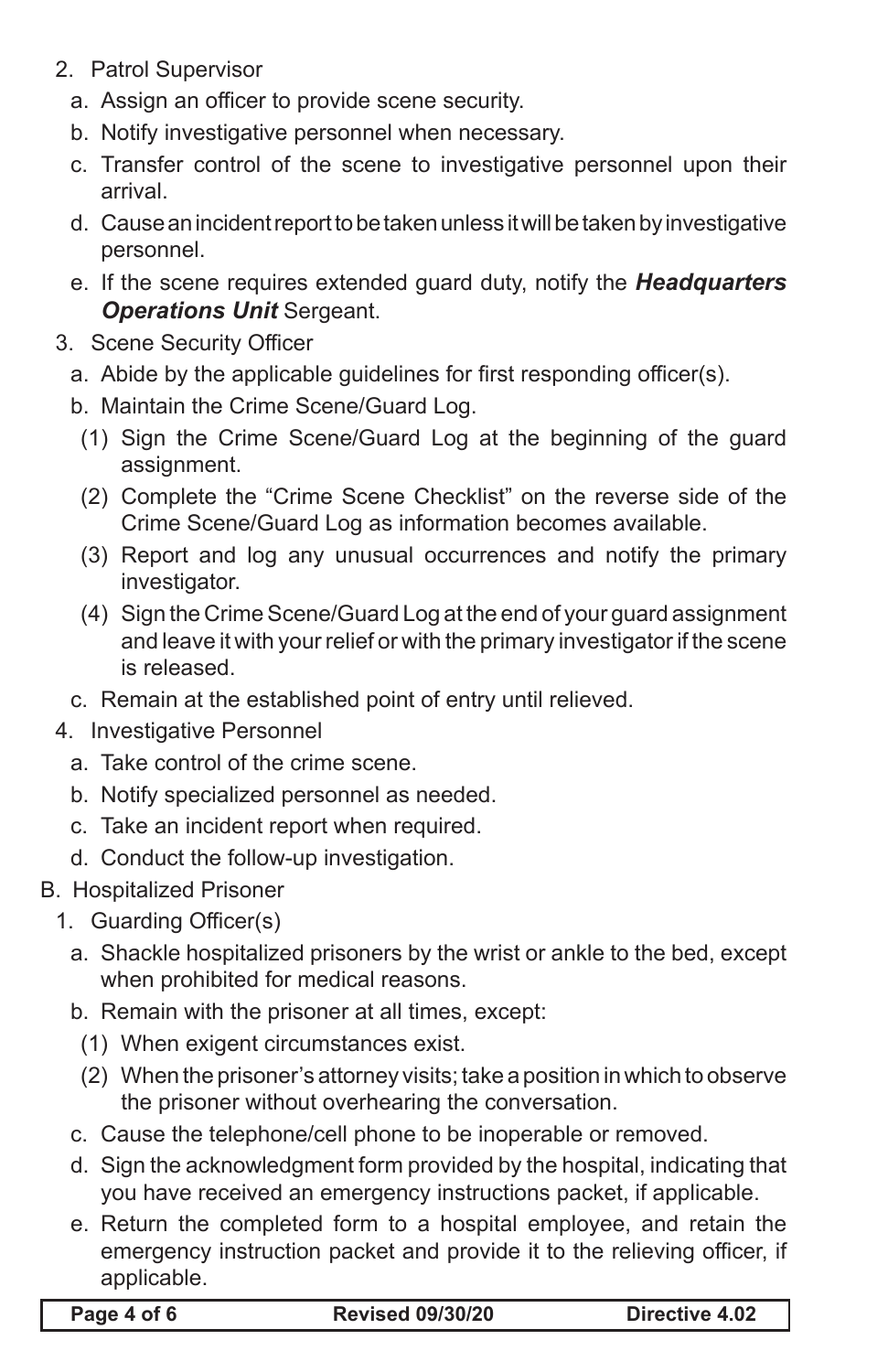- f. Initiate a Crime Scene/Guard Log if you are the first officer to guard the prisoner.
- g. Maintain the Crime Scene/Guard Log.
- (1) Record your name, badge number, assignment, and times on and off guard duty.
- (2) Record all visitors.
- (3) Do not log hospital personnel performing their required duties. If in doubt, contact a hospital supervisor to verify the identity or authority of persons claiming to be hospital personnel.
- (4) Report and log all unusual occurrences for future reference.
- h. Deny admittance for just cause to any person acting in a disorderly manner or who appears to be under the influence of alcohol or drugs.
- i. Search all visitors
- (1) Deny admittance to any visitor refusing a search and record this information on the Crime Scene/Guard Log.
- (2) If the visitor to be searched is not of the same gender as the guarding officer, delay admittance until an officer of the same gender can respond to conduct the search.
- (3) Inspect all items or require that the visitor leave them at the door.
- j. Allow only one visitor at a time in the room with the prisoner.
- k. When the guard duty is terminated, forward the Crime Scene/Guard Logs and Visitation Authorization forms to the investigating officer or to the *Headquarters Operations Unit* Sergeant if there is no investigating officer.
- I. Once the guard duty is terminated, advise the ER security desk of the terminated guard duty, and return the emergency instructions to the security desk personnel.
- 2. Investigative Personnel
	- a. Advise the **Headquarters Operations Unit** Sergeant of any visitation prohibitions.
	- b. Retain the Crime Scene/Guard Log in the investigative package once the guard duty has been terminated.
- *C. Hospitalized Prisoner with a Known or Suspected Infectious Disease*
	- *1. Avoid entering the room as much as possible.*
	- *2. When it becomes necessary to enter the room, don an N95 respirator or higher.*
	- *3. Follow any specific precautions and procedures posted in the room or directed by hospital personnel.*
	- *4. Notify the Industrial Hygienist if entry is made into the room in order to arrange for any necessary precautionary testing (for example, tuberculosis).*

|  | Directive 4.02 | <b>Revised 09/30/20</b> | Page 5 of 6 |
|--|----------------|-------------------------|-------------|
|--|----------------|-------------------------|-------------|